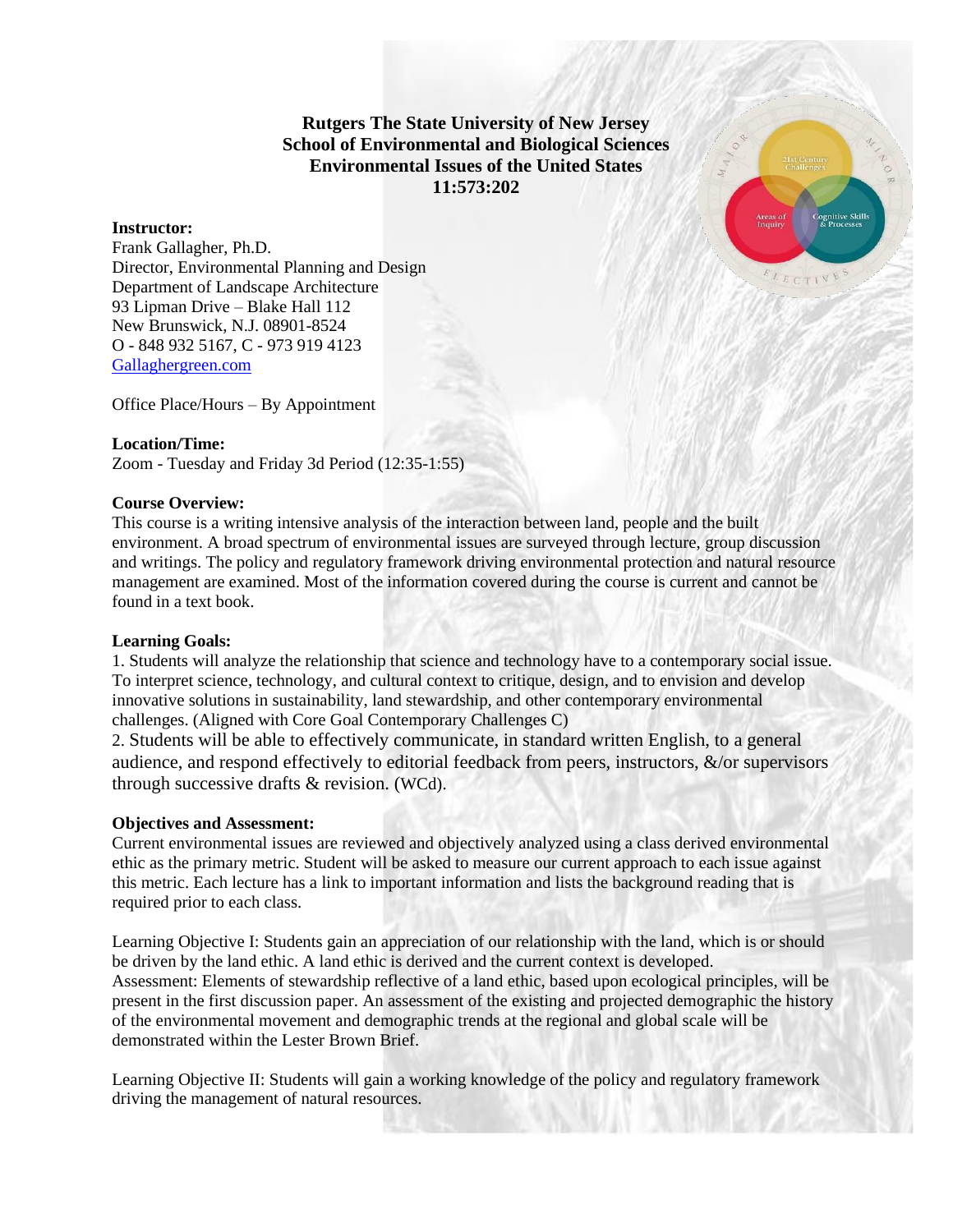Assessment: The laws and regulatory statues reflective of the environmental movement that regulate our consumption of forest, wildlife, and soil will be identified in the reading reviews. An awareness and knowledge of the industrial history and current land use trends will be articulated in the reading reviews, and in the discussion papers.

Learning Objective III: Students will gain a working knowledge of the international initiatives and controversy surrounding climate change, and energy consumption.

Assessment: The characteristics of and the international agreements made concerning climate change and energy consumption will be identified in the reading assignment reviews. A functional understanding of the history and current trends in climate change will be exhibited in the second discussion paper.

Learning Objective IV: Students will synthesize various course elements through an examination of the concepts of sustainability and a sense of place, within the term project.

Assessment: An ability to clearly articulate both orally in an oral presentation and written form the state of the human/environment relationship will be examined in the term project.

*Note: This course satisfies the SEBS Contemporary Challenges Core Curriculum Learning Goal and requires a familiarity with current critical environmental issues. This course also fulfills the WCd Core Curriculum Learning Goals. As such it is writing intensive with the Lester Brown Brief and the Term Project/Paper requiring several written iterations to be submitted. The Discussion Papers are can also be considered iterative the second building upon the first.* 

## **Required Texts:**

The two required books for the course are: [A Sand County Almanac: With Essays on Conservation from Round River,](http://www.amazon.com/County-Almanac-Outdoor-Essays-Reflections/dp/0345345053/ref=sr_1_1?ie=UTF8&qid=1451855484&sr=8-1&keywords=SAND+COUNTY+ALMANAC+rOUND+rIVER) A. Leopold (SCA) ISBN 0- 345-3405-3 [First Along the River, B. Kline](http://www.amazon.com/First-Along-River-Environmental-Movement/dp/1442203994) (FAR) 978-1-4422-0399-0 If they are not in the bookstore. They are available on line.

#### **Course Requirements:**

#### *Reading Response*

Reading assignments are given for each week. Most provide background and context for the class discussions. However, in several cases a written response is required. These are posted on Canvas in the assignment folder.

#### *Discussion Papers*

Most topic reviews will include a small group discussion session. Two papers, derived from these discussions are required. These papers contain a brief overview of the topic, the views of the group and your opinion. They should be approximately 1500 words. (50 pts. each) not including the bibliography. While the discussion papers address different topics they are both written a technical style. From this perspective they are assessed collectively and improvements in style, format, grammar, and accurately applies appropriate conventions for attribution and citation. In addition, the second discussion paper whether it is focused on air quality or energy must include a connection to the Global Climate Change issue.

## *Term Paper or Project Proposal*

The most effective way to learn something is to "do it". Experience is not only the best teacher it is the lens through rich we create ourselves. Your project proposal is a brief written (approximately 500 word) description of your project. (25 pts.) While brief the proposal should be written in a technical style, appropriately formatted, using grammar, using appropriate conventions for attribution and citation.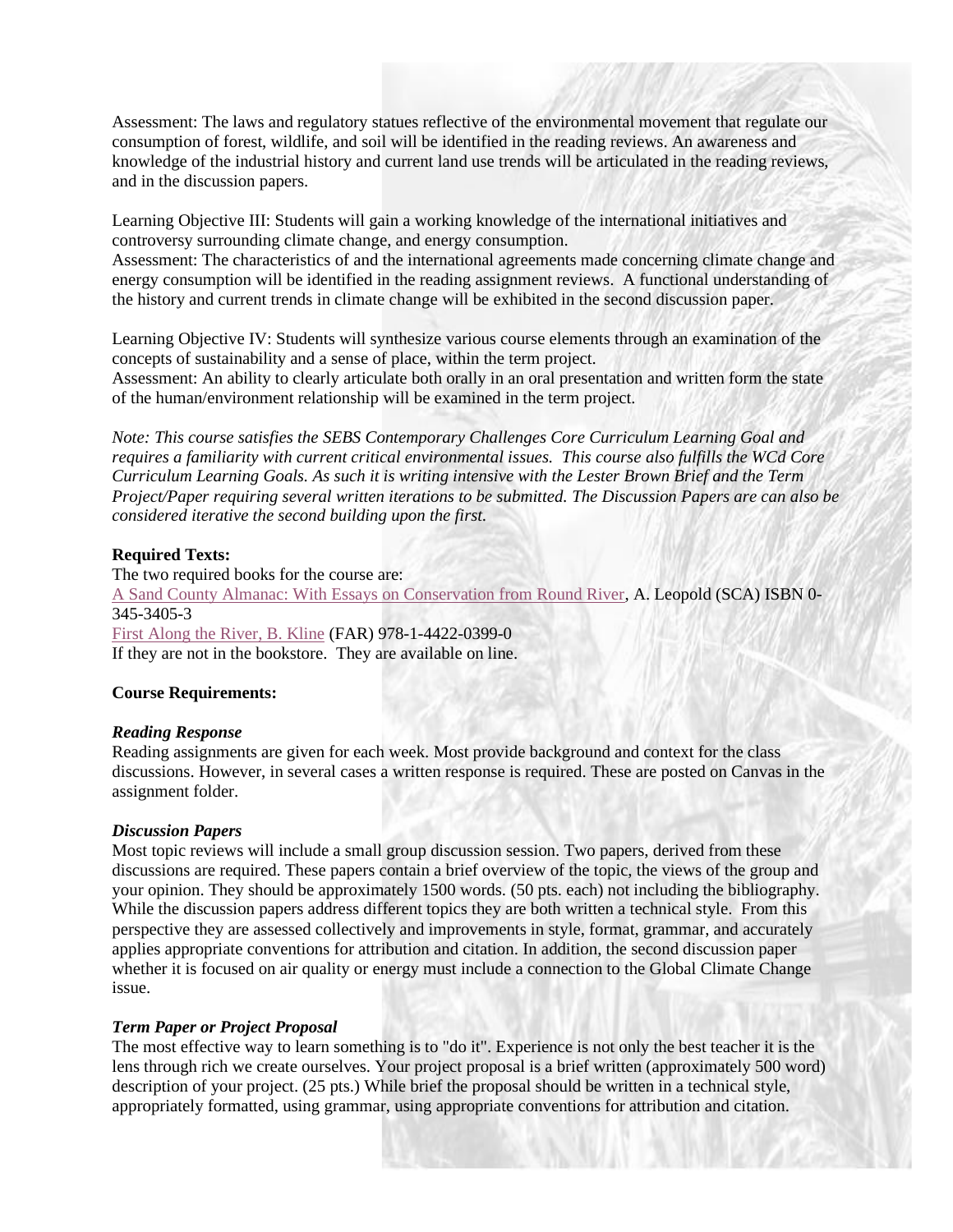## *Term Paper or Project Written Draft*

Even if your term project is physical in nature, it must have a written report component. The draft is expected to include an index, an outline and the literature research done for the project. This draft must also include a bibliography of source material you have examined to date. (50 pts). While not complete the draft should be written in a technical style, appropriately formatted, using correct grammar, using appropriate conventions for attribution and citation.

## *Term Paper or Project*

A term paper or project is also required. Projects are preferred. A project/paper must be based on one of the critical issues covered in class. It should cover the issue in depth. Documentation of the project will depend upon the type of work that is undertaken. Papers or projects must be approved before you start as per above. If a paper is chosen it should be between 3,000 and 5,000 words. (125 pts.) The final project or paper should be written in a technical style, appropriately formatted, using correct grammar, using appropriate conventions for attribution and citation.

## *Lester Brown Brief*

'Lester R. Brown, Rutgers BS 1955 Agriculture, is arguably the world's most influential environmentalist. In 1974, he founded the Worldwatch Institute, the first research institute devoted solely to the analysis of global environmental issues. In 2001, Brown founded the Earth Policy Institute to provide a vision and a road map for achieving an environmentally sustainable economy". Review one of one of Lester Brown's many predictions and potential solutions. Deliverables include a proposal and outline of approximately 1,000 words (25 pts.) and a final paper of approximately 3,000 words. (75 pts.) The final paper should be written in a technical style, appropriately formatted, using correct grammar, using appropriate conventions for attribution and citation.

| <b>Lectures Readings and Other Assignments:</b> |                |                                                                                                                 |                                                                                                                                   |  |  |  |  |
|-------------------------------------------------|----------------|-----------------------------------------------------------------------------------------------------------------|-----------------------------------------------------------------------------------------------------------------------------------|--|--|--|--|
| Week                                            | <b>Date</b>    | <b>Activity</b>                                                                                                 | <b>Readings and Assignments:</b>                                                                                                  |  |  |  |  |
| 1                                               | $1/19-$<br>22  | Lecture: Issues we care about / Land<br>Ethic<br><b>Reading Response 1</b>                                      | FAR Chapters 1,2,3 SCA, The Land Ethic.<br>Lynn White (Canvas Additional Readings)                                                |  |  |  |  |
| $\overline{2}$                                  | $1/26 -$<br>28 | Lectures: Establishment of the Land<br>Ethic<br><b>Population Dynamics</b>                                      | FAR-Chapters 4,5,6)<br><b>Population Dynamics</b><br>(Canvas Additional Readings)<br>The Earth Charter                            |  |  |  |  |
| 3                                               | $2/2 - 5$      | Lecture: Agriculture and GMO                                                                                    | Soil and Sustainable Agriculture / GM Debate<br><b>GMO Pros and Cons</b>                                                          |  |  |  |  |
| 4                                               | $2/9-$<br>12   | Lectures: Biodiversity / Forestry<br><b>Lester Brown Reading Room Visit</b><br><b>Project Proposal Due 2/12</b> | <b>SCA-The Sand Counties, Odyssey</b><br>Biodiversity                                                                             |  |  |  |  |
|                                                 | $2/16-$        | Lectures: Biological Communities,<br>Biome, Landscape and Urban Ecology<br><b>Reading Response 2</b>            | FAR-Chapters 7,8,9. SCA-Arizona and New Mexico<br>Natural Transformation of Post-Industrial Lands<br>(Canvas Additional Readings) |  |  |  |  |
| 5                                               | 19             |                                                                                                                 |                                                                                                                                   |  |  |  |  |

#### **Detailed Schedule:**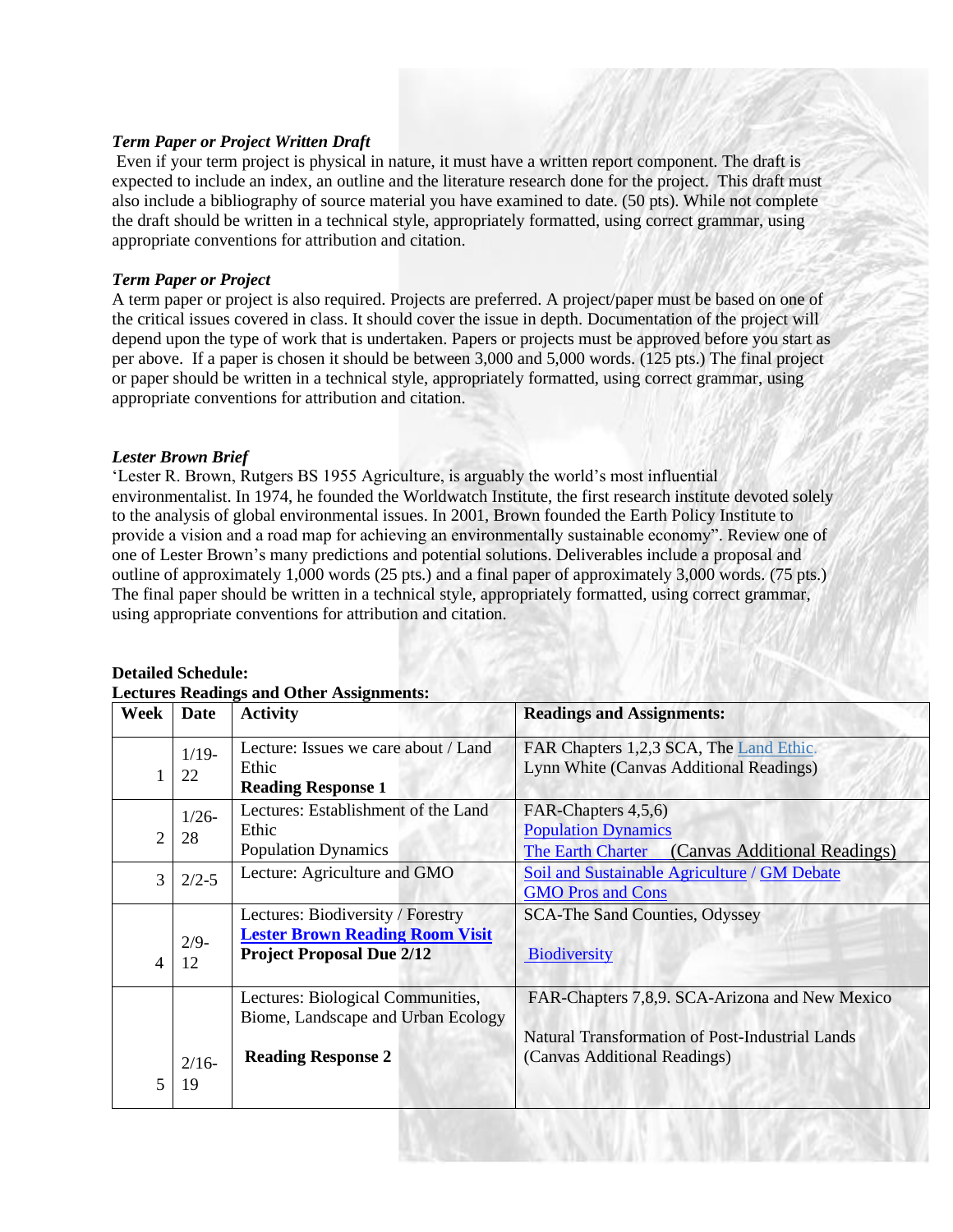| 6              | $2/23-$<br>26 | Trip Heyler Woods<br>Lecture: Wildlife                           | SCA-February, March, April and May)<br><b>Forestry/Sustainable Forest / Paper</b>          |
|----------------|---------------|------------------------------------------------------------------|--------------------------------------------------------------------------------------------|
|                |               | Paper 1 Due                                                      | <b>Wildlife</b> / The Twins (Canvas Additional Readings)<br>SCA-65290, Wildlife in America |
|                |               | Lectures: Public Trust, Open Space /<br><b>Urban Green Space</b> | <b>SCA-The Deer Swath, Goose Music</b>                                                     |
|                |               |                                                                  | <b>Land Use Open Space</b>                                                                 |
| $\overline{7}$ | $3/2 - 5$     | <b>Lester Brown Outline Rough Draft</b>                          |                                                                                            |
|                |               | Due                                                              |                                                                                            |
|                | $3/9-$        | Lecture: Introduction to Wetland                                 | FAR 10, 11 and Conclusion. SCA-Wilderness                                                  |
| 8              | 12            | Design                                                           | <b>Preserving Nature</b>                                                                   |
|                |               | Site Visit II: Livingston Preserve                               |                                                                                            |
|                | $3/23-$       | Lecture: Hazardous Waste                                         | <b>NJ Brownfield Act</b>                                                                   |
| 9              | 26            | <b>Brownfield Redevelopment</b>                                  | Liberty State Park EIS (Canvas Additional Readings)                                        |
|                | $3/29 -$      | Lecture: Air Pollution                                           | $SCA$ -June                                                                                |
| 10             | 4/2           | <b>Lester Brown Brief Due</b>                                    | <b>Air Pollution</b>                                                                       |
|                |               | Lecture: Climate Change                                          | <b>National Climate Assessment</b>                                                         |
| 11             | $4/6 - 9$     |                                                                  | <b>Climate Change</b>                                                                      |
|                | $4/13-$       | Lecture: Energy                                                  | <b>Energy Carbon Calculator.</b>                                                           |
| 12             | 16            | <b>Discussion Paper 2 Due</b>                                    |                                                                                            |
|                |               |                                                                  |                                                                                            |
|                | $4/20-$       | Lecture: Water Pollution / Site Visit                            | <b>Water Pollution Water Use and Management</b>                                            |
| 13             | 23            | <b>III: Raritan River</b>                                        | <b>China's Poisonous Waterways</b>                                                         |
|                | $4/27 -$      | Lecture: The World Without Us.                                   | Readings (Canvas Additional Readings): Ascension                                           |
| 14             | 4/30          |                                                                  | Island                                                                                     |
|                |               |                                                                  |                                                                                            |
| 15             | 5/4           | Reading Day                                                      | Readings (Canvas Additional Readings): "Let No Man"                                        |
|                |               | <b>Project or Paper Due</b>                                      | World Watch Institute                                                                      |
| 16             | 5/7           | <b>Course Recollection Due</b>                                   |                                                                                            |
|                |               |                                                                  |                                                                                            |

## **Grade Calculation:**

| Assignmet                  | Learning Goal | Learning Objective             | Points | % Final Grade |
|----------------------------|---------------|--------------------------------|--------|---------------|
| Reading Summaries.         |               | IП                             | 25     | 0.05          |
| Lester Brown Brief Draft   | 1,2           | $\mathbb{I}$ , $\mathbb{II}$   | 50     | 0.11          |
| Final Brown Brief          | 1.2           | $\mathbb{II}$ , $\mathbb{III}$ | 100    | 0.22          |
| Discussion papers $(2@50)$ | 1.2           | I. II                          | 100    | 0.20          |
| Project Proposal           |               | II,IV                          | 25     | 0.05          |
| Project/Term Paper Draft   | 1,2           | II,IV                          | 50     | 0.10          |
| Project/Term Paperfinal    | 1,2           | II.IV                          | 125    | 0.25          |
| Course Recollection        |               |                                | 25     | 0.05          |

Totals:  $500-450 = A$ ,  $449-400 = B$ ,  $399-350 = C$ , D's and F's are not acceptable.

# **Departmental Grading Guidelines:**

While the assignment of grades is ultimately the purview of the instructor, the department uses the following guideline for understanding appropriate grading in its courses: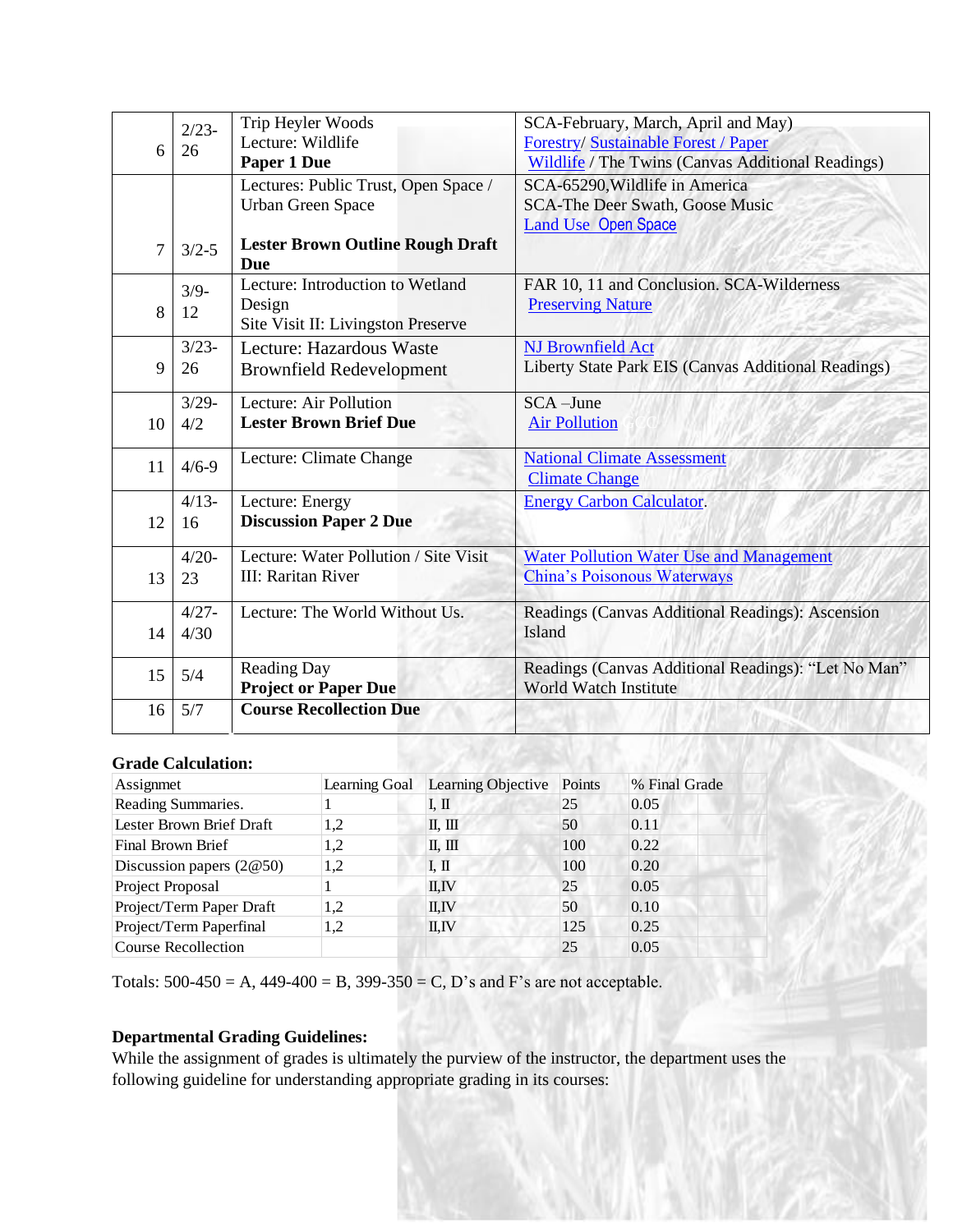A- Outstanding -This not only means fulfilling the requirements, but impressing and going beyond the initial expectations of the project. The student has demonstrated a superior grasp of the subject matter coupled with a high degree of creative or logical expression, and strong ability to present these ideas in an organized and analytical manner,

B- Very Good - The student has demonstrated a solid grasp of the material with an ability to organize and examine the material in an organized, critical, and constructive manner, The projects and in-class performance reveal a solid understanding of the issues and related theories or literature.

C- Acceptable -The student has shown a moderate ability to grasp concepts and theories for the class, producing work that, while basically adequate, is not in any way exceptional. This performance in class display a basic familiarity with the relevant literature and techniques.

D- Unacceptable - The work demonstrates a minimal understanding of the fundamental nature of the material or the assignment with a performance that does not adequately examine the course material critically or constructively. Students cannot graduate from the Landscape Architecture program with 2 D's in required classes.

F- Failure - The student has demonstrated a lack of understanding or familiarity with course concepts and materials. Their performance has been inadequate. Failure is often the result of limited effort and poor attendance which may indicate that the student is not in the proper field of study.

## **Attendance:**

Class attendance is Mandatory. A minimum level of participation is defined as being in attendance for the entire duration of a class session. It is the student's responsibility to be in attendance at all required classes and trips. All personal plans should be made in accordance with the class schedule.

Attendance and active participation in class is a fundamental part of design learning. The interaction, discussion, and design activity that takes place during class will be critical to both the development of your design for this class, but also your development as a designer. Unexcused absences are not permitted. If you miss class for illness or an emergency, please provide a written explanation of this absence to the instructor, preferably before the class missed, but no more than a week after the absence.

#### **Personal Circumstances:**

If you encounter any personal circumstances that inhibit your ability to fulfill the requirements of this course, you should contact the instructor immediately. Likewise, any student with a special need, circumstance or disability should make an appointment with the Instructor during the first week of class.